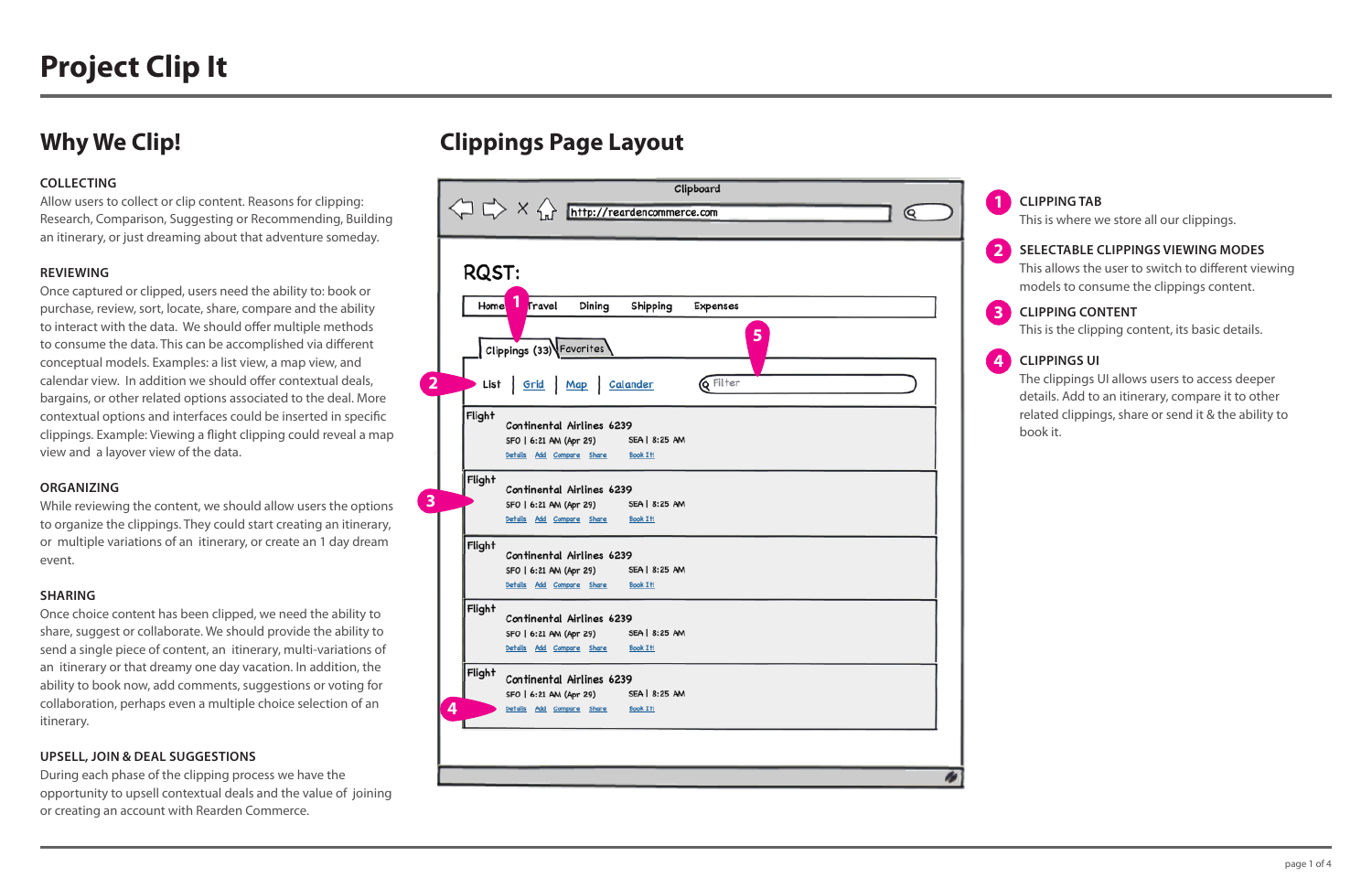# **Project Clip It**

## **Clippings Page List View Clippings Page List View Expanded**

|                                                             | Clipboard<br>$\left\langle \right\rangle$ $\right\langle \right\rangle$ $\times$ $\left\langle \right\rangle$ http://reardencommerce.com<br>Q                                                                                                                                                                                                                                                                                                                                                                                                                                                                                                                                                        |
|-------------------------------------------------------------|------------------------------------------------------------------------------------------------------------------------------------------------------------------------------------------------------------------------------------------------------------------------------------------------------------------------------------------------------------------------------------------------------------------------------------------------------------------------------------------------------------------------------------------------------------------------------------------------------------------------------------------------------------------------------------------------------|
| <b>OH SNAP!</b><br>is that rich<br>detailed<br>information? | RQST:<br>Travel<br>Dining<br>Shipping<br>Home<br><b>Expenses</b><br>Clippings (33) Favorites<br>List   Grid   Map   Calander<br><b>Q</b> Filter<br>Flight<br>Continental Airlines 6239<br>SFO   6:21 AM (Apr 29)<br>SEA   8:25 AM<br>Details Add Compare Share Book It!<br>' <sup>l</sup> ight<br>Great Hotels Fun Places<br>Your Flight<br>Continental Airlines 6239<br>SFO   6:21 AM (Apr 29) SEA   8:25 AM<br>Þ<br>The Mariott<br>W00f! no Layover<br>Hotel Bling<br>San Francisco<br>Seattle<br>Bling<br>Add Share Book it<br>Þ<br>Details Add Compare Share<br>Book It!<br>Flight continental Airlines 6239<br>SEA   8:25 AM<br>SFO   6:21 AM (Apr 29)<br>Details Add Compane Share<br>Book It! |
|                                                             | W                                                                                                                                                                                                                                                                                                                                                                                                                                                                                                                                                                                                                                                                                                    |

| Clipboard<br>$\left\langle \Box \right\rangle$ X $\left\langle \Box \right\rangle$ http://reardencommerce.com<br>Q                          |
|---------------------------------------------------------------------------------------------------------------------------------------------|
| <b>RQST:</b>                                                                                                                                |
| Travel<br>Dining<br>Shipping<br>Home<br><b>Expenses</b>                                                                                     |
| Clippings (33) Favorites                                                                                                                    |
| List Grid Map Calander<br><b>Q</b> Filter                                                                                                   |
| Flight<br>Continental Airlines 6239<br>SEA   8:25 AM<br>SFO   6:21 AM (Apr 29)<br>Details Add Compare Share Book It!                        |
| Flight<br>Continental Airlines 6239<br>SEA   8:25 AM<br>SFO   6:21 AM (Apr 29)<br>Le' click<br>Details Add Compane Share<br><b>Book It!</b> |
| Flight<br>Continental Airlines 239<br>SFO   6:21 AM / 29)<br>SEA   8:25 AM<br>Details Compare Share<br>Book It!                             |
| Flight<br>Continental Airlines 6239<br>SEA   8:25 AM<br>SFO   6:21 AM (Apr 29)<br>Details Add Compane Share<br>Book It!                     |
| Flight<br>Continental Airlines 6239<br>SEA   8:25 AM<br>SFO   6:21 AM (Apr 29)<br>Details Add Compane Share<br><b>Book It!</b>              |
|                                                                                                                                             |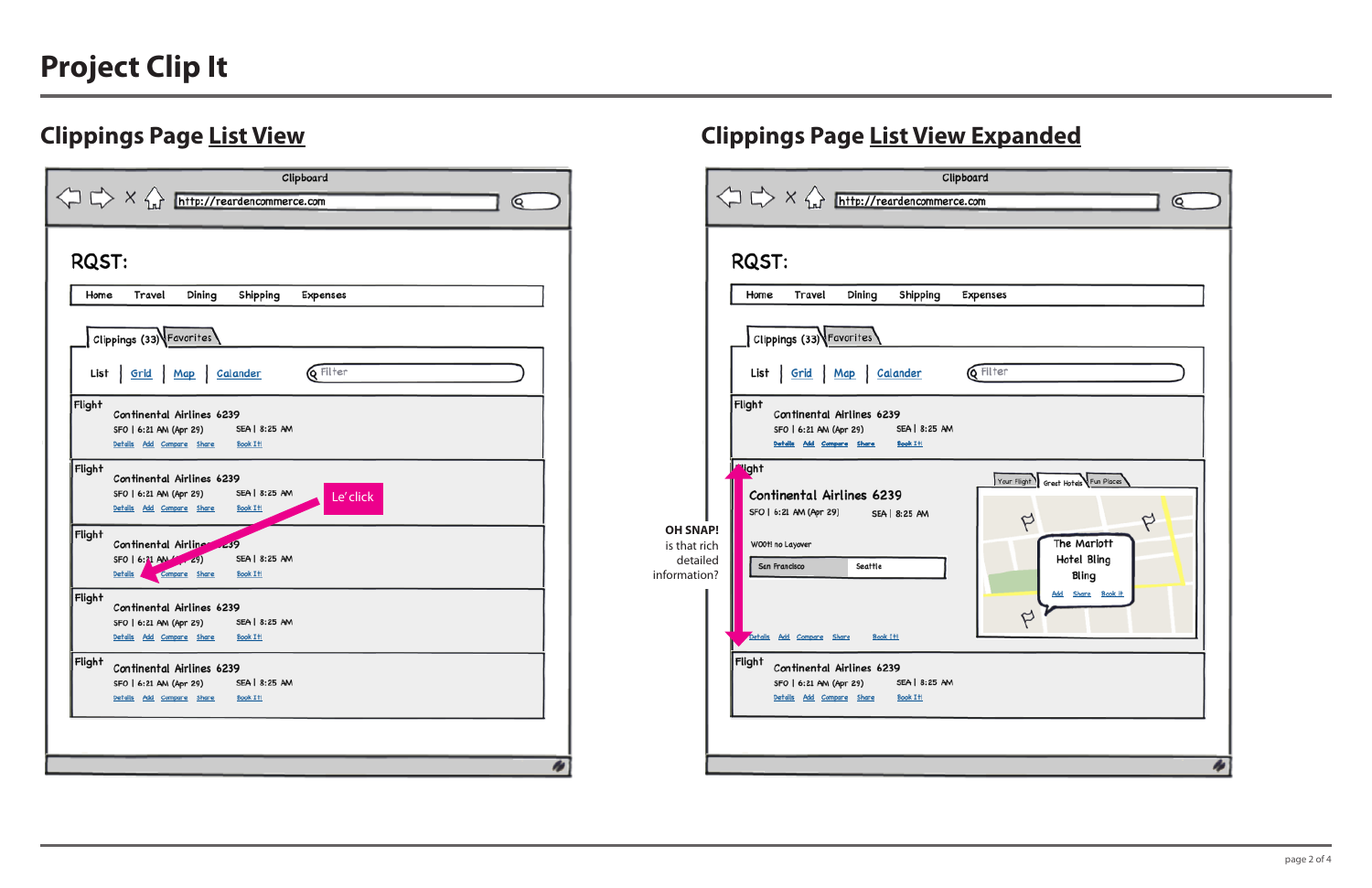# **Project Clip It**

## **Clippings Page Grid View Clippings Page Grid View Expanded**

|                                                                                                | Clipboard                         |
|------------------------------------------------------------------------------------------------|-----------------------------------|
| $\left\langle \Box \right\rangle \times \left\langle \right\rangle$ http://reardencommerce.com |                                   |
|                                                                                                |                                   |
|                                                                                                |                                   |
| RQST:                                                                                          |                                   |
|                                                                                                |                                   |
| Home<br>Travel<br>Dining                                                                       | Shipping<br><b>Expenses</b>       |
|                                                                                                |                                   |
| Clippings (33) Favorites                                                                       |                                   |
|                                                                                                |                                   |
| List Grid Map Calander                                                                         | <b>Q</b> Filter                   |
| - Flight -                                                                                     | Flight .                          |
| Continental Airlines 6239                                                                      | Continental Airlines 623          |
| SFO   6:21 AM (Apr 29)                                                                         | SFO   6:21 AM (Apr 29)            |
| SEA   8:25 AM                                                                                  | SEA   8:25 AM                     |
|                                                                                                |                                   |
| Details Add Compane Share Book It!                                                             |                                   |
|                                                                                                |                                   |
| - Flight -                                                                                     |                                   |
| Continental Airlines 6239                                                                      |                                   |
| SFO   6:21 AM (Apr 29)                                                                         | WOOt! no Layover                  |
| SEA   8:25 AM                                                                                  | San Francisco<br>Sea <sup>+</sup> |
| Details Add Compane Shane Book It!                                                             | Details Add Compane Share Book    |
|                                                                                                |                                   |
| Flight -                                                                                       | Flight –                          |
| Continental Airlines 6239                                                                      | Continental Airlines 623          |
| SFO   6:21 AM (Apr 29)                                                                         | SFO   6:21 AM (Apr 29)            |
| SEA   8:25 AM                                                                                  | SEA   8:25 AM                     |
| Details Add Compare Share Book It!                                                             | Details Add Compane Shane Book I  |
|                                                                                                |                                   |
|                                                                                                |                                   |
|                                                                                                |                                   |
|                                                                                                |                                   |



| Clipboard                                                                                                                                                         |           |  |  |  |  |  |
|-------------------------------------------------------------------------------------------------------------------------------------------------------------------|-----------|--|--|--|--|--|
| $\left\langle \Box \right\rangle$ X $\left\langle \Box \right\rangle$ <b>http://reardencommerce.com</b><br>Q                                                      |           |  |  |  |  |  |
|                                                                                                                                                                   |           |  |  |  |  |  |
|                                                                                                                                                                   |           |  |  |  |  |  |
| <b>RQST:</b>                                                                                                                                                      |           |  |  |  |  |  |
| Home<br>Travel<br>Dining<br>Shipping<br><b>Expenses</b>                                                                                                           |           |  |  |  |  |  |
|                                                                                                                                                                   |           |  |  |  |  |  |
| Clippings (33) Favorites                                                                                                                                          |           |  |  |  |  |  |
|                                                                                                                                                                   |           |  |  |  |  |  |
| List Grid Map Calander Q Filter                                                                                                                                   |           |  |  |  |  |  |
| $\Gamma$ Flight -<br>- Flight –<br>Flight                                                                                                                         | Le' click |  |  |  |  |  |
| Continental Airlines 6239<br>Continental Airlines 6239<br>Continental Airlines 6239                                                                               |           |  |  |  |  |  |
| SFO   6:21 AM (Apr 29)<br>SFO   6:21 AM (Apr 29)<br>SFO   6:21 AM (Apr 29)<br>SEA   8:25 AM<br>SEA   8:25 AM<br>SEA   8:25 AM                                     |           |  |  |  |  |  |
|                                                                                                                                                                   |           |  |  |  |  |  |
| Details and Compane Share Book It!<br>Details Add Compane Share Book It!<br>Details Add Compane Shane Book It!                                                    |           |  |  |  |  |  |
| - Flight -<br>Flight -<br>Flight -                                                                                                                                |           |  |  |  |  |  |
|                                                                                                                                                                   |           |  |  |  |  |  |
| Continental Airlines 6239<br>Continental Airlines 6239<br>Continental Airlines 6239<br>SFO   6:21 AM (Apr 29)<br>SFO   6:21 AM (Apr 29)<br>SFO   6:21 AM (Apr 29) |           |  |  |  |  |  |
| SEA   8:25 AM<br>SEA   8:25 AM<br>SEA   8:25 AM                                                                                                                   |           |  |  |  |  |  |
|                                                                                                                                                                   |           |  |  |  |  |  |
| Details Add Compane Shane Book It!<br>Details Add Compane Shane Book It!<br>Details Add Compane Shane Book It!                                                    |           |  |  |  |  |  |
| - Flight -<br>Flight -<br>Flight                                                                                                                                  |           |  |  |  |  |  |
| Continental Airlines 6239<br>Continental Airlines 6239<br>Continental Airlines 6239                                                                               |           |  |  |  |  |  |
| SFO   6:21 AM (Apr 29)<br>SFO   6:21 AM (Apr 29)<br>SFO   6:21 AM (Apr 29)                                                                                        |           |  |  |  |  |  |
| SEA   8:25 AM<br>SEA   8:25 AM<br>SEA   8:25 AM                                                                                                                   |           |  |  |  |  |  |
| Details Add Compane Shane Book It!<br>Details Add Compane Shane Book It!<br>Details Add Compare Share Book It!                                                    |           |  |  |  |  |  |
|                                                                                                                                                                   |           |  |  |  |  |  |
|                                                                                                                                                                   |           |  |  |  |  |  |
| W                                                                                                                                                                 |           |  |  |  |  |  |
|                                                                                                                                                                   |           |  |  |  |  |  |